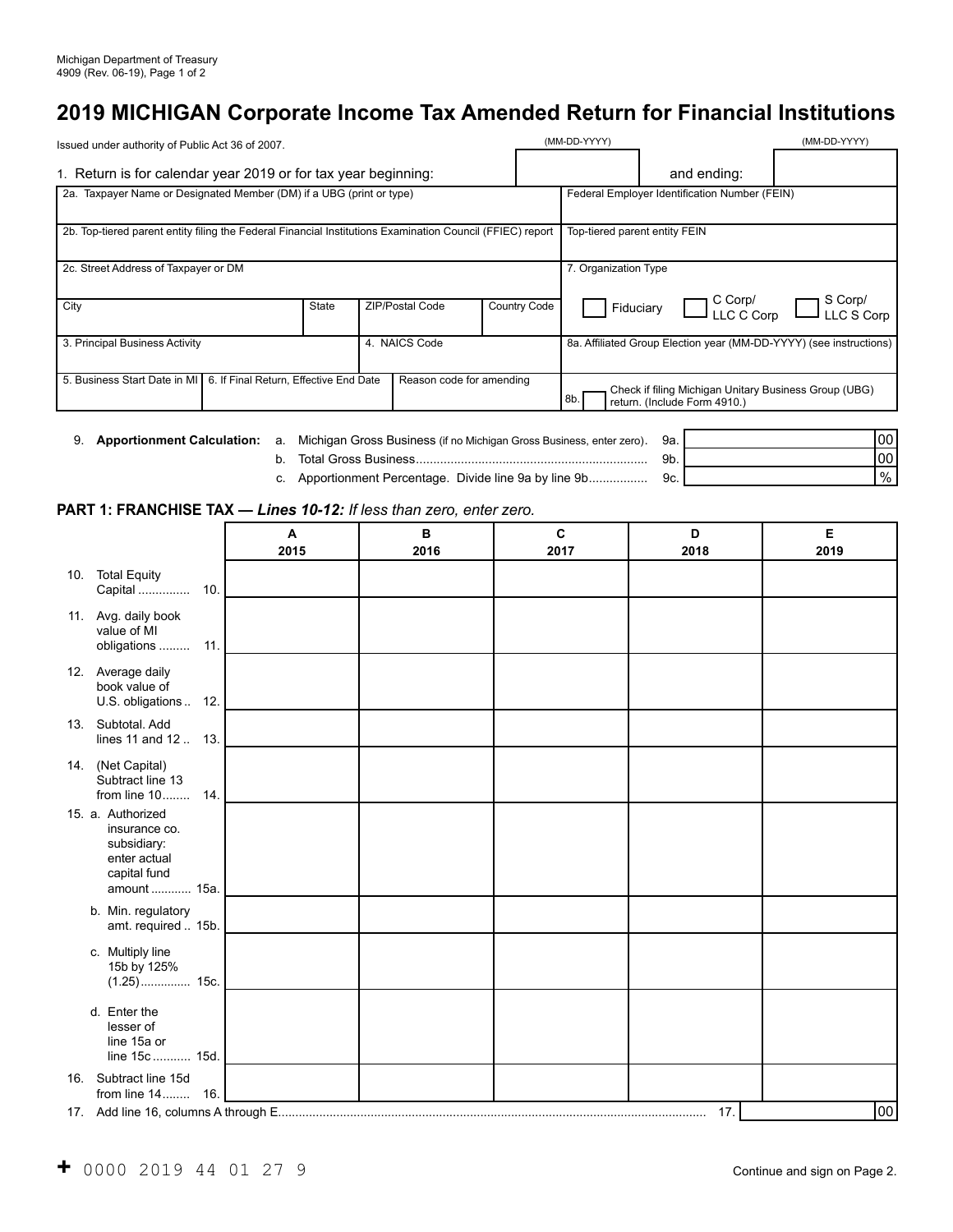#### **PART 1: FRANCHISE TAX — Continued**

| 18. | Tax Base (Net Capital for Current Taxable Year). Divide line 17 by number of tax years reported in lines 10   | 18. | 00 <sup>1</sup> |
|-----|---------------------------------------------------------------------------------------------------------------|-----|-----------------|
| 19. |                                                                                                               | 19. | $00\,$          |
| 20. |                                                                                                               | 20. | 00 <sup>1</sup> |
| 21. |                                                                                                               | 21. | 00 <sub>0</sub> |
| 22. |                                                                                                               | 22. | 00 <sup>1</sup> |
|     | PART 2: PAYMENTS AND TAX DUE                                                                                  |     |                 |
| 23. |                                                                                                               | 23. | 00 l            |
| 24. |                                                                                                               | 24. | 00              |
| 25. |                                                                                                               | 25. | 00 <sub>1</sub> |
| 26. |                                                                                                               | 26. | $00\,$          |
| 27. |                                                                                                               | 27. | $00\,$          |
| 28. |                                                                                                               | 28. | $00\,$          |
| 29. |                                                                                                               | 29. | 00 <sub>0</sub> |
| 30. |                                                                                                               | 30. | 00              |
| 31. |                                                                                                               | 31. | 00 <sub>0</sub> |
| 32. |                                                                                                               | 32. | $00\,$          |
| 33. |                                                                                                               | 33. | $00\,$          |
| 34. |                                                                                                               | 34. | 00              |
|     | PART 3: REFUND OR CREDIT FORWARD                                                                              |     |                 |
| 35. | Overpayment. Subtract line 22, column B, and lines 31, 32 and 33 from line 29. If less than zero, leave blank |     |                 |
|     |                                                                                                               | 35. | 00              |
| 36. | <b>CREDIT FORWARD.</b> Amount on line 35 to be credited forward and used as an estimate for next tax year     | 36. | 00              |
|     |                                                                                                               | 37. | 00 <sup>1</sup> |

| Taxpayer Certification. I declare under penalty of perjury that the information in<br>this return and attachments is true and complete to the best of my knowledge. |  |  | <b>Preparer Certification.</b> I declare under penalty of perjury that this<br>return is based on all information of which I have any knowledge. |  |  |
|---------------------------------------------------------------------------------------------------------------------------------------------------------------------|--|--|--------------------------------------------------------------------------------------------------------------------------------------------------|--|--|
|                                                                                                                                                                     |  |  | Preparer's PTIN, FEIN or SSN                                                                                                                     |  |  |
| By checking this box, I authorize Treasury to discuss my return with my preparer.                                                                                   |  |  |                                                                                                                                                  |  |  |
| Authorized Signature for Tax Matters                                                                                                                                |  |  | Preparer's Business Name (print or type)                                                                                                         |  |  |
|                                                                                                                                                                     |  |  |                                                                                                                                                  |  |  |
|                                                                                                                                                                     |  |  |                                                                                                                                                  |  |  |
| Authorized Signer's Name (print or type)<br>Date                                                                                                                    |  |  | Preparer's Business Address and Telephone Number (print or type)                                                                                 |  |  |
|                                                                                                                                                                     |  |  |                                                                                                                                                  |  |  |
| Title<br><b>Telephone Number</b>                                                                                                                                    |  |  |                                                                                                                                                  |  |  |
|                                                                                                                                                                     |  |  |                                                                                                                                                  |  |  |

**WITHOUT PAYMENT** - Mail return to:

Michigan Department of Treasury PO Box 30803 Lansing MI 48909

**WITH PAYMENT** - Pay amount on line 34 Make check payable to "State of and mail check and return to: Michigan." Print taxpayer's FEIN,

Michigan Department of Treasury<br>PO Box 30804 Lansing MI 48909

Michigan." Print taxpayer's FEIN, the tax<br>year, and "CIT" on the front of the check. Do not staple the check to the return.